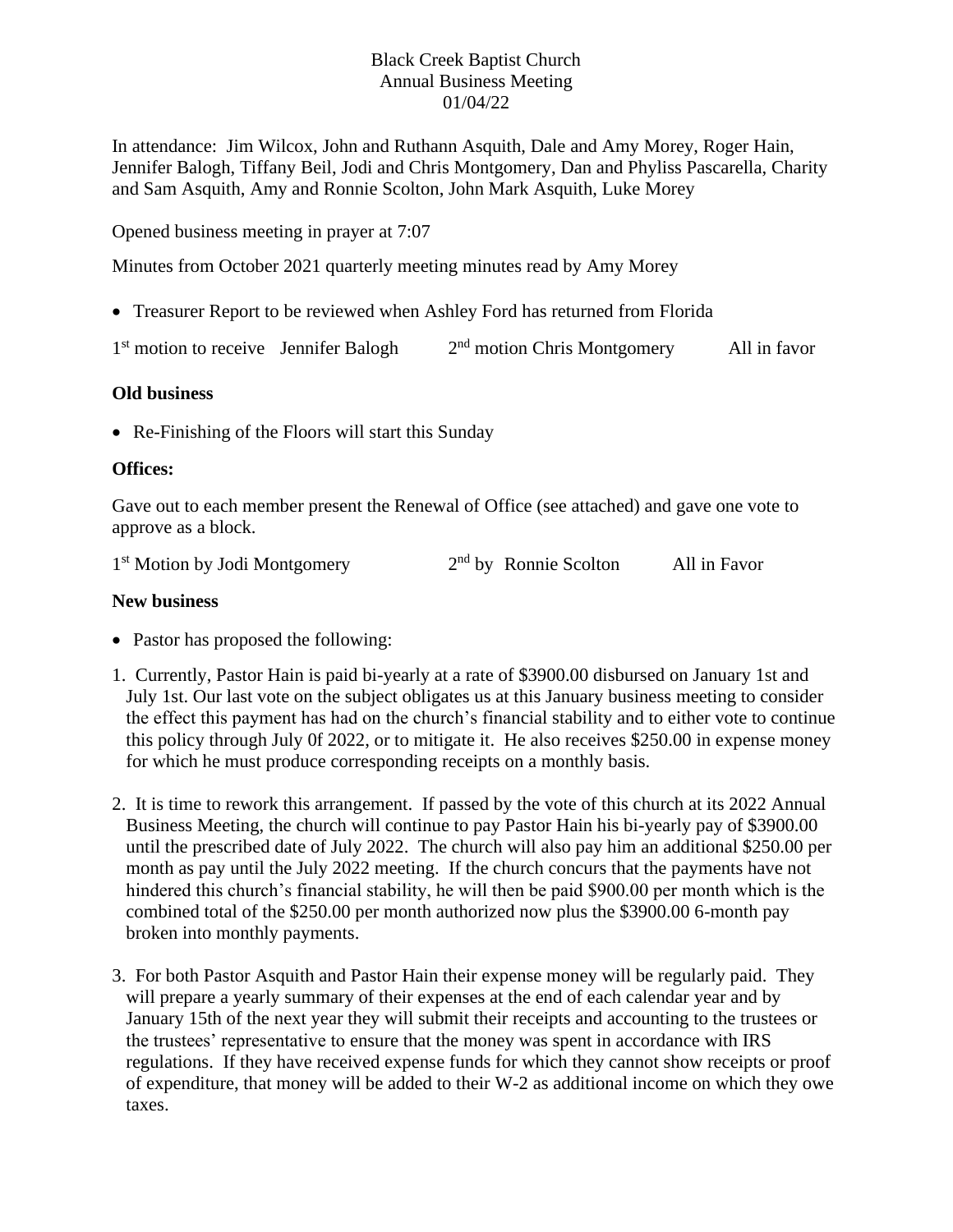- 4. Currently, our church has authorized a salary of \$400.00 per week and an expense account of \$225.00 per week to Pastor Asquith. In addition, he lives in the church parsonage rent free with heating paid for and \$125.00 per month in electric paid for. He pays any overages. Considering the low cost of housing in the Black Creek area and that his family shares the house with a non-biological adult, his living arrangements are valued at \$700.00 per month on which he pays a 15% Social Security Tax. Therefore, his current pay plus benefits is worth \$29,200 per year of which he is obligated to send \$4380.00 to the IRS for Social Security Taxes giving him \$16,420 per year or \$315 per week cash with which to live. That is \$275 after tithing his gross salary.
- 5. Pastor Asquith's salary is to be changed from a weekly amount to a monthly amount. He currently receives his pay on a monthly basis for his and the treasurer's convenience. This change is to reflect that current reality. His current pay currently disbursed is \$1733.33 monthly. This will change to \$2084.00 per month which is an increase of \$350.00 per month.
- 6. Pastor Asquith's expense allowance which is currently \$975.00 per month will increase to \$1075 per month. In 14 years, there has never been a year in which Pastor Asquith's legitimate IRS sanctioned expenses did not exceed his allotment. Pastor Hain's expenses will be raised \$50.00 per month to \$300.00 which is a total of \$3600.00 per year.

| 1 <sup>st</sup> motion to accept by Dale Morey                    | $2nd$ by Dan Pascarella | All in Favor |
|-------------------------------------------------------------------|-------------------------|--------------|
| • Pastor Hain will continue to be paid as voted back in July 2021 |                         |              |
| 1 <sup>st</sup> Motion by Chris Montgomery                        | $2nd$ by Tiffany Biel   | All in Favor |

## For Information purposes:

- Pastor John and Pastor Hain have agreed that Dale Morey partner with them to train those who have been called to preach. Tonight, we license Ronnie Scolton to preach. Dale Morey will be the President of Black Creek Baptist Church Institute and present him with this license.
- Pastor is proposing that the church raise funds to help Ronnie Scolton receive dental implants.

# Amy Morey read the minutes Receive and accept business minutes 1<sup>st</sup> motion to accept by Jodi Montgomery 2  $2<sup>nd</sup>$  by Tonia Spencer All in Favor Motion to close business meeting in prayer 1<sup>st</sup> motion to accept by Jennifer Balogh 2  $2<sup>nd</sup>$  by Tiffany Biel All in Favor